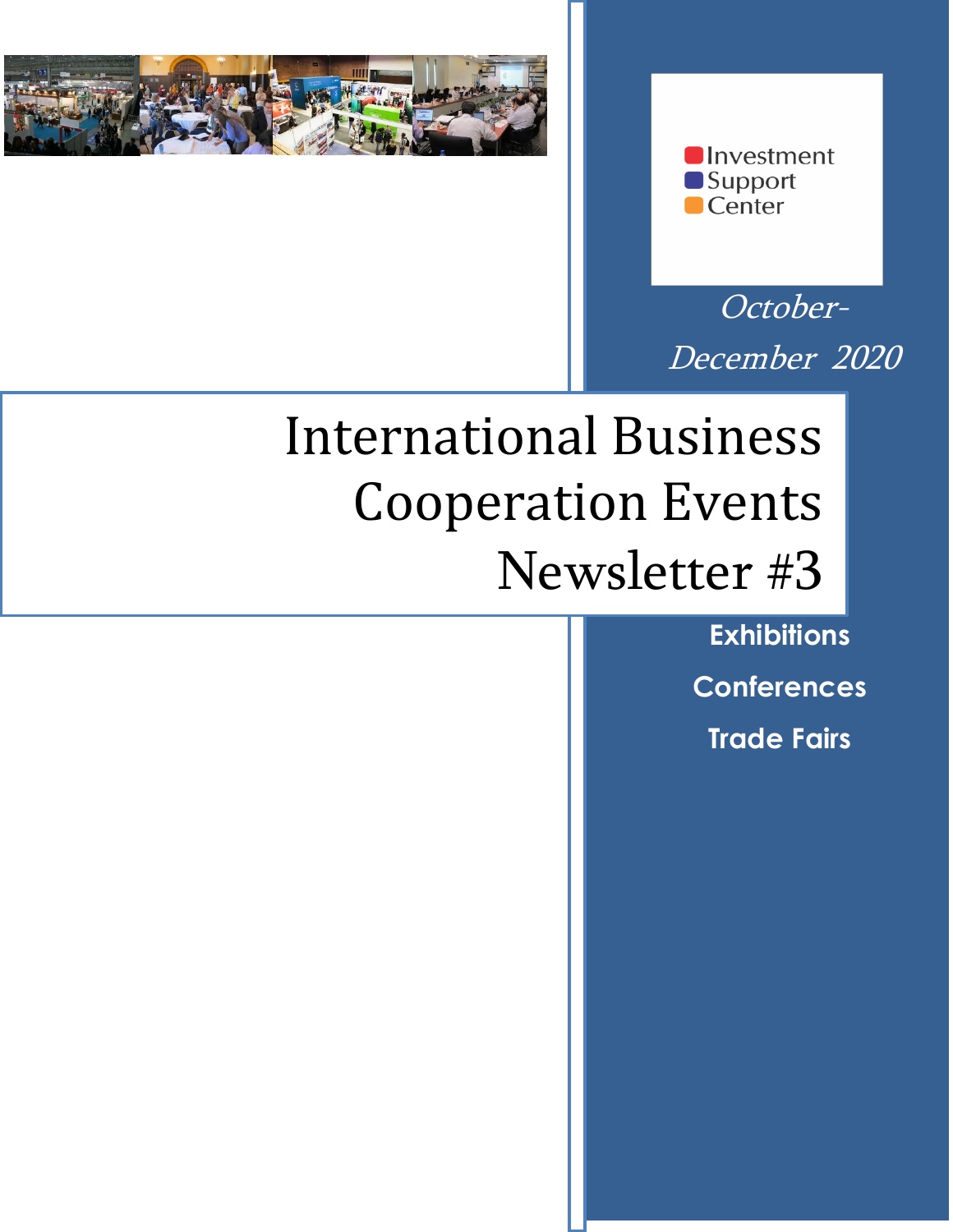## **October**

## Uroda (BEAUTY)

Cosmetic and Hairdressing Fair

Project team <http://urodatargi.amberexpo.pl/> **Industry sector** Cosmetics, Personal Hygiene, Wellness, Accessories **Main product group** Pharmaceuticals, Cosmetics, Toilet Requisites

### **ESTETIKA**

**Trade Fair for cosmetics, body care, chiropody and nailcare** Project team Fon: +32-9-2415501 info@estetika.be [http://www.estetika.be](http://www.estetika.be/) **Industry sectors** Cosmetics, Personal Hygiene, Wellness **Main product group** Toilet Requisites, Cosmetics, Perfumery

**iran food + hospitality**

**International Food, Beverages and Hospitality Trade Fair** Project team Fon: +49 6221 4565-13 [p.maerz@fairtrade-messe.de](mailto:p.maerz@fairtrade-messe.de) [http://www.iran-foodhospitality.com](http://www.iran-foodhospitality.com/) **Industry sectors** Food, Beverage and Luxury Foodstuff , Hotel and Catering, Shop Fittings **Main product group** Foodstuff, Fruits, Vegetables, Luxury Foodstuff, Spices, Beverages, Catering, Restaurant Equipment, Large Kitchen Equipment, Hotel Equipment, Catering Supplies

**iran agro International Agricutlural Fair** Project team Fon: +49 6221 4565-13 [p.maerz@fairtrade-messe.de](mailto:p.maerz@fairtrade-messe.de) **Industry sectors** Agriculture and Forestry, Landscape Gardening, Fisheries, Livestock Farming **Main product group** Water Treatment, Fishery Equipment, Fish Processing, Field Tractors, Agricultural Machinery, Irrigation Plants, Feeding Stuff, Breeding Cattle, Poultry, Seeds, Plant Protection, Stables, Pesticides **Republic 04.10.2020-07.10.2020**

**Gdansk, Poland 03.10.2020-04.10.2020**

**Brussels, Belgium**

**03.10.2020-05.10.2020**

**Tehran, Iran, Islamic Republic**

**04.10.2020-07.10.2020**

**Tehran, Iran, Islamic**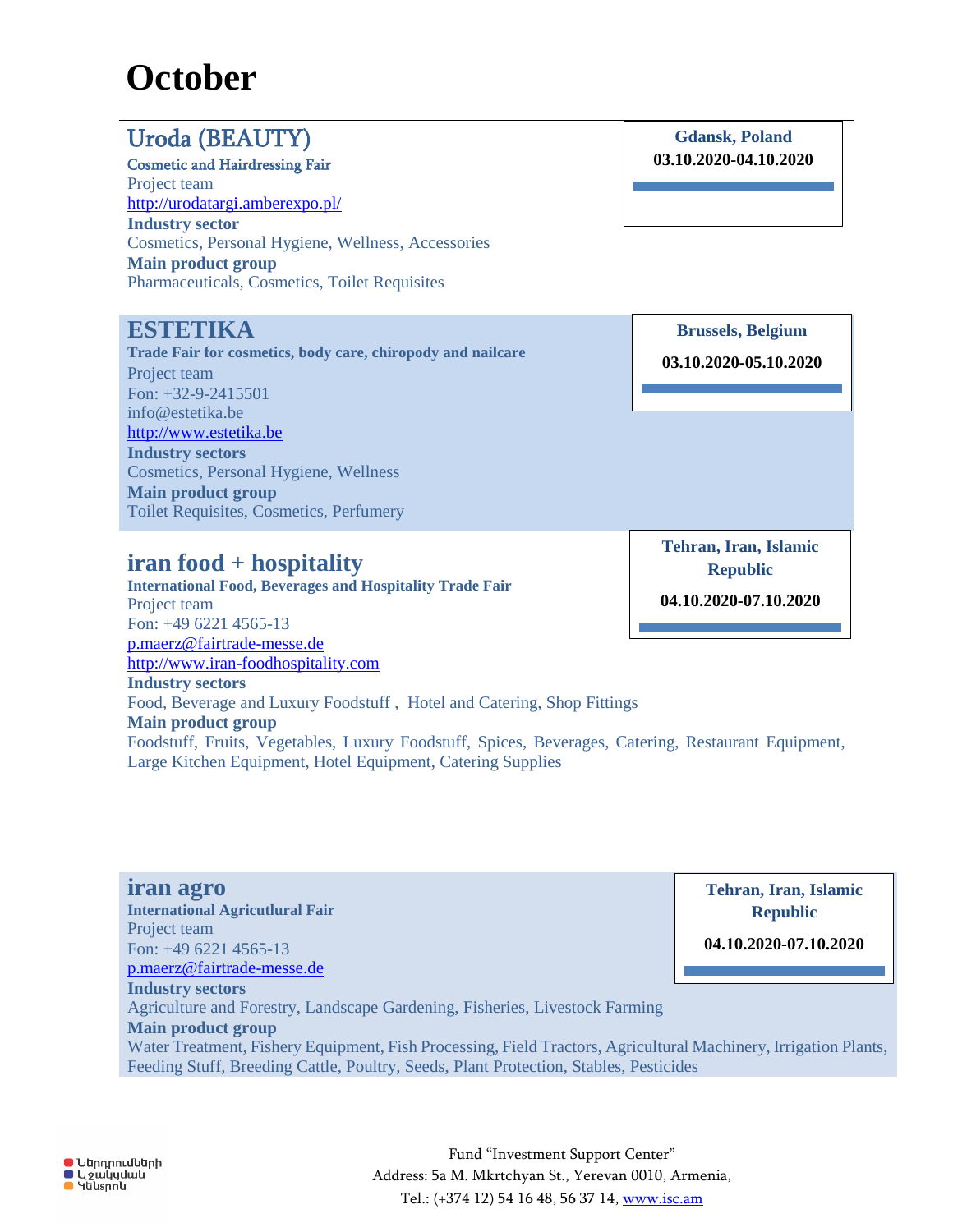#### **Main product group** Technical Medical Equipment, Laboratory Technology, Diagnostics, Therapeutics, Technical Equipment for Dentists, Dietetic Products

**Engineering** Project team

**Medicine & Health**

[event@minskexpo.com](mailto:event@minskexpo.com) **Industry sectors**

Fon: +375 17 226-9083Fax: +375 17 226-9858

Medical Engineering, Health, Pharmaceuticals, Care

## **PUBLIC HEALTH (UKRAINAMEDICA)**

**International Exhibition of Electro-Medical Equipment and Medical** 

**International Specialized Exhibition and Conference on Medical and Laboratory Equipment, Pharmaceutics, Dental Medicine and Ophthalmology** Project team [ph@pe.com.ua](mailto:ph@pe.com.ua)  [http://www.publichealth.com.ua](http://www.publichealth.com.ua/) **Industry sectors** Medical Engineering, Health, Pharmaceuticals, Care, Ophthalmic Optics (industry 05) **Main product group** Technical Medical Equipment, Electro Medicine, Therapy Equipment, Technical Equipment for Dentists, Pharmaceuticals, Diagnostics, Hospital Furniture, Optics

#### **SANA**

**International Exhibition of Natural Products, Nutrition, Health, Environment** Project team [sana@bolognafiere.it](mailto:sana@bolognafiere.it) <http://www.sana.it/>

## **Industry sector**

Food, Beverage and Luxury Foodstuff

#### **Main product group**

Health Foods, Dietetic Products, Natural Products, Packaging Material, Agricultural Products, Wellness, Leisure, Environment, Environment Protection, Environmental Engineering, renewable energies, Natural Care

## **Bar Convent Berlin - Special Edition**

**International Bar and Beverage Trade Show** Project team Fon: +49 211 90191-257 Fax: +49 211 90191-244 [info@barconvent.com](mailto:info@barconvent.com) [http://www.barconvent.com](http://www.barconvent.com/) **Industry sectors** Food, Beverage and Luxury Foodstuff , Hotel and Catering, Shop Fittings **Main product group** Spirits, Wine, Beer, Coffee, Tea, equipment, Professional Literature, Services

## **Insights-X**

**\*digital event\* Your stationery expo** Project team Fon: +49 911 99813-11 Fax: +49 911 99813-811

> Fund "Investment Support Center" Address: 5a M. Mkrtchyan St., Yerevan 0010, Armenia, Tel.: (+374 12) 54 16 48, 56 37 14, [www.isc.am](http://www.isc.am/)

**Minsk, Belarus**

**06.10.2020-08.10.2020**

**Kiev, Ukraine 07.10.2020-09.10.2020**

**Bologna, Italy 09.10.2020-11.10.2020**

**Berlin, Germany 12.10.2020-18.10.2020**

**O** Ներդրումների ■ uninhinedid<br>■ Ugwyydwy<br>■ Yuuspny

**Nuremberg, Germany 14.10.2020-16.10.2020**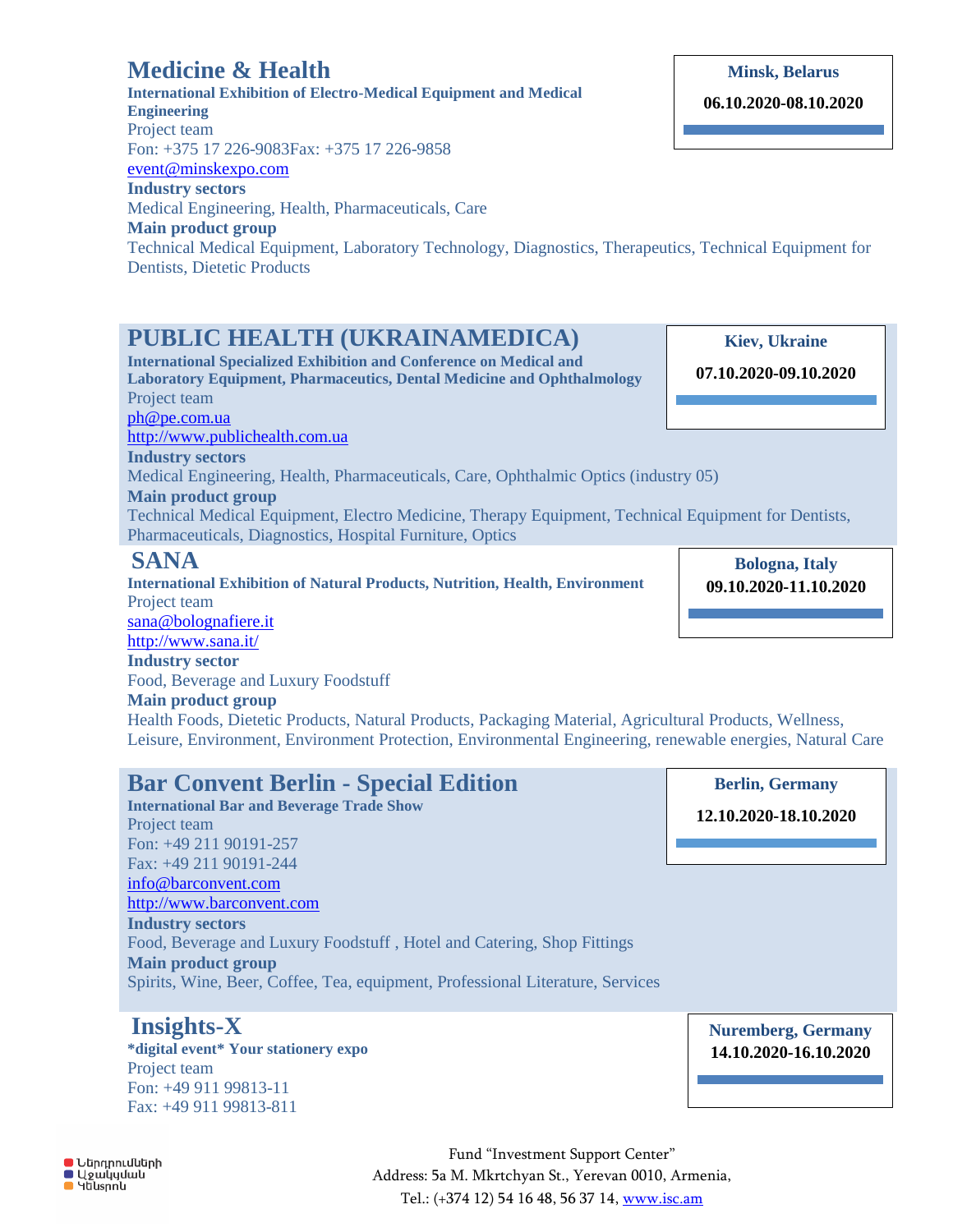[s.liebscher@insights-x.com](mailto:s.liebscher@insights-x.com) [http://www.insights-x.com](http://www.insights-x.com/)

**Industry sector**

Office Equipment and Supplies

#### **Main product group**

Writing Instruments, Accessories, Paper, Paper Products, Artist Supplies, Office Supplies, Stationery, Bags, Accessories, Gifts, Souvenirs, Design for Paper and Packaging, Hobby Articles, Paint Brush Industry, School Supplies, Drawing Instruments

#### **analytica**

**World's Leading Trade Fair for Laboratory Technology, Analysis, Biotechnology and analytica Conference** Project team

Fon: +49 89 949-20381 Fax: +49 89 949-20389

[projektleitung@analytica.de](mailto:projektleitung@analytica.de)

[http://www.analytica.de](http://www.analytica.de/)

#### **Industry sector**

Laboratory Technology, Biotechnology, Chemical and Petrochemical Industry, Medical Engineering, Health, Pharmaceuticals, Care

#### **Main product group**

Industrial Health and Safety, Automation Systems, Research and Development, Victuals/Groceries, Molecular Biology, Quality Control, Regulating and Control Technology, Cutting Technology, Vacuum Technology in Laboratories, Centrifuges, Biochemistry, Biotechnology, Chemical Bases, Laboratory Equipment, Laboratory Apparatus, Laboratory Instruments, Laboratory Technology, Food Analysis, Optical Measuring Instruments, Reagents, Protective Equipment, Sensors, Spectroscopy, Ecological Analysis, Foodstuff

| <b>CHOCOLAT</b>                                                                                         | <b>Paris, France</b>   |
|---------------------------------------------------------------------------------------------------------|------------------------|
| <b>Chocolate Show</b>                                                                                   |                        |
| Project team                                                                                            | 21.10.2020-25.10.2020  |
| contact@salonduchocolat.fr                                                                              |                        |
| http://www.salonduchocolat.fr                                                                           |                        |
| <b>Industry sectors</b>                                                                                 |                        |
| Food, Beverage and Luxury Foodstuff                                                                     |                        |
| <b>Main product group</b>                                                                               |                        |
| Chocolate Specialities, Chocolate, Sweets                                                               |                        |
| <b>OTWorld.connect</b>                                                                                  | Leipzig, Germany       |
| <b>International Trade Show and World Congress</b>                                                      | 27.10.2020-29.10.2020  |
| Project team                                                                                            |                        |
| Fon: +49 341 678-8232                                                                                   |                        |
| info@ot-world.com                                                                                       |                        |
| http://www.ot-world.com                                                                                 |                        |
| <b>Industry sector</b>                                                                                  |                        |
| Medical Engineering, Health, Pharmaceuticals, Care                                                      |                        |
| <b>Main product group</b>                                                                               |                        |
| Orthopaedics, Rehabilitation, Orthopaedic Products, Equipment for Medical Service, Services, Training,  |                        |
| Supplementary Education, Technical Medical Equipment, Workshop Equipment, Rehabilitation Equipment,     |                        |
| Research and Development, Shop Fittings, orthopaedic footwear technology, Compression therapy, podiatry |                        |
| <b>SEPAWA®</b>                                                                                          | <b>Berlin, Germany</b> |
| Exhibition and congress of the detergents/cleansers, cosmetics and fragrance                            |                        |

**Exhibition and congress of the detergents/cleansers, cosmetics and fragrance industry** Project team Fon: +49 8281 79940-44

**28.10.2020-30.10.2020**

**Munich, Germany 19.10.2020-22.10.2020**



Fund "Investment Support Center" Address: 5a M. Mkrtchyan St., Yerevan 0010, Armenia, Tel.: (+374 12) 54 16 48, 56 37 14, [www.isc.am](http://www.isc.am/)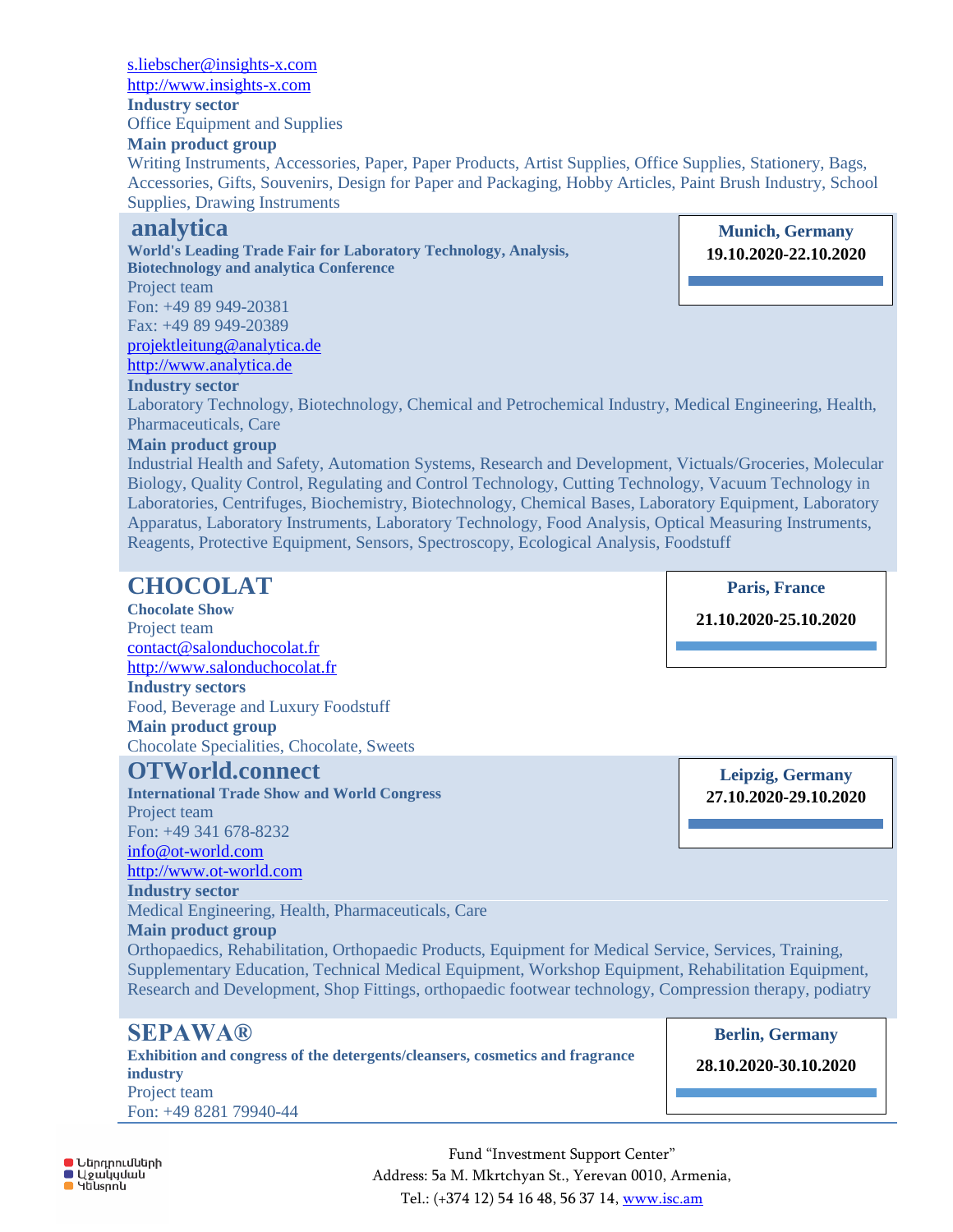#### **[michaela.schier@sofw.com](mailto:michaela.schier@sofw.com)**

#### **Industry sectors**

Cosmetics, Personal Hygiene, Wellness, Textile and Clothing Machinery, Textile Cleaning) **Main product group**

Apparatus for the Chemical Industry, Biochemistry, Biotechnological Products, Chemical Bases, Chemical Industry, Chemical Products, Consulting, Disinfections, Distribution, Essences, Professional Literature, Research and Development, Hair cosmetics, halal products, Hygiene, Innovations, Toilet Requisites, Cosmetics, Machines for the Cosmetic Industry, Cosmetic Ingredients, Laboratory Apparatus, Laboratory Technology, Plants and Machinery for the Chemical Industry, Measuring Value Recording Systems, Natural Products, Perfumery, Polymers, Quality Assurance, Detergents, Basic Materials, Soap, Knitted Fabrics, Scientific Apparatus

## **November**

## **ITM Industry Europe - Innovations-Technologies-Machines**

**Innovations - Technologies - Machines** Project team [itm@mtp.pl](mailto:itm@mtp.pl) <http://technologie.mtp.pl/> **Industry sectors** Trade Fairs for Capital Goods

**Main product group**

Machinery, Basic Materials, Precision Mechanics, Welding Technology, Tools

## **Wine Prague**

Project team Fon: +420 777 722-133 [info@wineprague.com](mailto:info@wineprague.com) <http://www.wineprague.com/en/> **Industry sector** Food, Beverage and Luxury Foodstuff **Main product group** Wine, Accessories, Spirit

**JGF**

**Jewellery and Gem WORLD Hong Kong** Project team Fon: +852 251 616-77 Fax: +852 280 299-34 [salesjgf-hk@ubm.com](mailto:salesjgf-hk@ubm.com) <http://www.jewellerynetasia.com/>

**Hong Kong, Hong Kong, China SAR 09.11.2020-13.11.2020**

**Poznan, Poland 03.11.2020-06.11.2020**

**Prague, Czechia**

**04.11.2020-05.11.2020**

**O** Ներդրումների ■ Աջակսման  $\blacksquare$  40  $\blacksquare$ 

Fund "Investment Support Center" Address: 5a M. Mkrtchyan St., Yerevan 0010, Armenia, Tel.: (+374 12) 54 16 48, 56 37 14, [www.isc.am](http://www.isc.am/)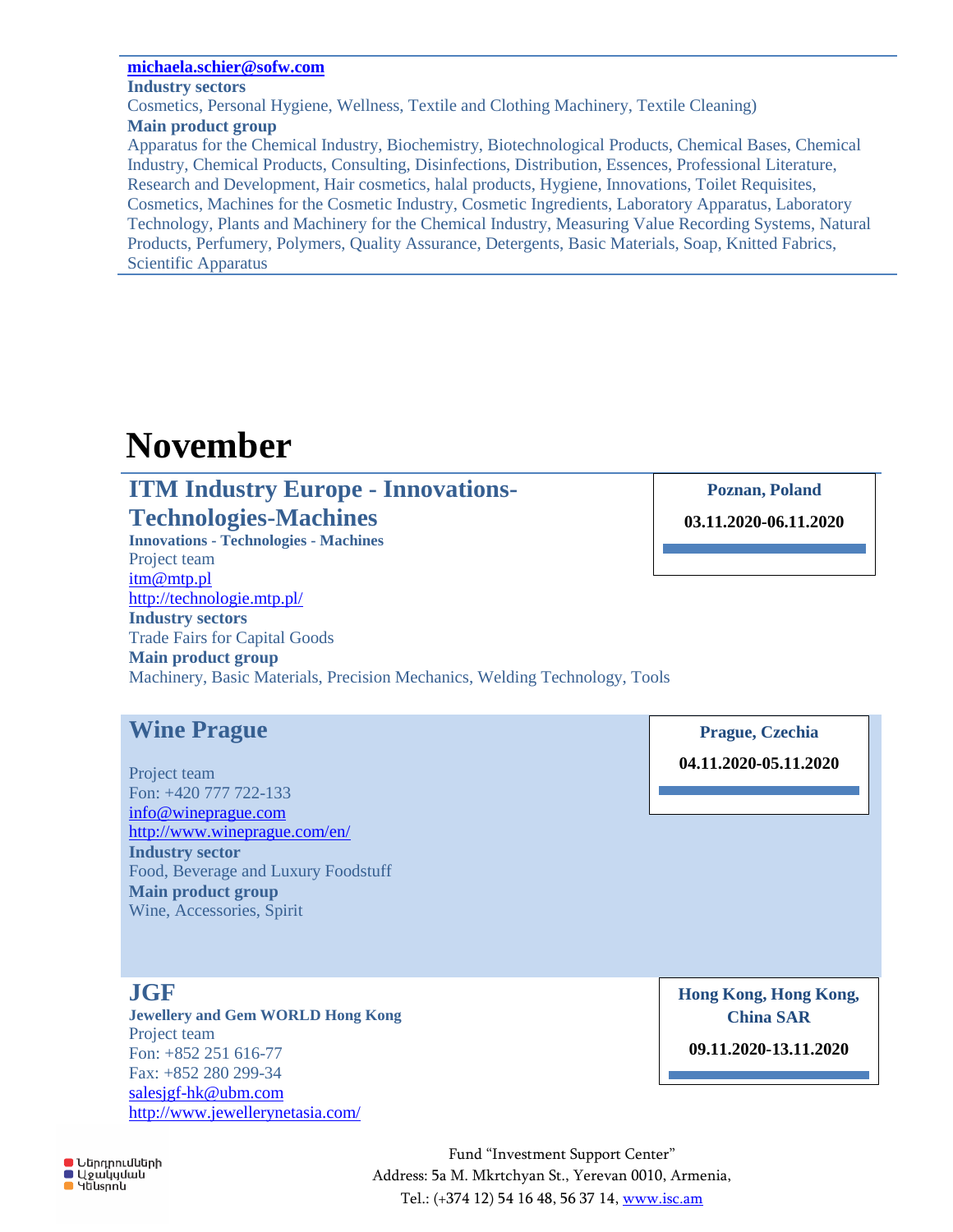#### **Industry sectors**

Gifts, Watches & Clocks, Jewelry, Crafts, Special Occasion Party Items

#### **Main product group**

Diamonds, Watches and Clocks, Precious Stones, Pearls, Equipment for the Jewellery Industry, Cases, Packaging Technology, Accessories, Jewellery, Jewellery design

#### **Formnext**

**International exhibition and conference on the next generation of manufacturing technologies** Project team Fon: +49 711 61946-810 Fax: +49 711 61946-11567 [formnext@mesago.com](mailto:formnext@mesago.com) [http://www.formnext.de](http://www.formnext.de/)

#### **Industry sectors**

Trade Fairs for Capital Goods, Plastic and Rubber Processing , Metalworking, Welding Technology, Computer-Aided Engineering, Factory Automation, Measuring and Control

#### **Main product group**

C-Technologies, CAD/CAM, CAE, Technical Equipment for Dentists, Design, Printers, Production Lines, Factory Automation, Moulds, Moulding Machines, Research and Development, Mortising machines, Capital Goods, Laser Machining Systems, Laser Technology, light weight building board, Aerospace Technology, Machine Building, Measuring Systems, Metalworking Machinery, Pattern Making, Surface Mount Technology, Precision Tools, Process Automation, Quality Control, Space Technology, Metal Cutting Machines, Special Tools, Tools, Machine Tools, additive manufacturing

#### **MEDICA**

**World Forum for Medicine International Trade Fair with Congress with COMPAMED International Trade Fair High-tech Solutions for Medical Technology**

**Dusseldorf, Germany**

**16.11.2020-19.11.2020**

Project team Fon: +49 211 4560-01

Fax: +49 211 4560-668

**[info@messe-duesseldorf.d](mailto:info@messe-duesseldorf.d)** e

[http://www.medica.de](http://www.medica.de/)

[http://www.compamed.de](http://www.compamed.de/)

**Industry sectors**

Medical Engineering, Health, Pharmaceuticals, Care, Subcontracting

#### **Main product group**

Technical Medical Equipment, Electro Medicine, Laboratory Technology, Diagnostics, Orthopaedics, Medical Instruments, Surgery Supplies, Hospital Equipment, Physiotherapy, Communications Media, Services, Professional Literature, Laboratory Apparatus, Medical Appliances, Laboratory Equipment, Laboratory Instruments, Hospital Supplies, Hospital Furniture, Hospital Management, Supplier Industry, Medicine, Articles for Surgery, Hygiene, Pharmaceuticals, Surgery Equipment, Reagents, X-ray devices for medical purposes, Equipment for Medical Service, Therapeutics, Veterinary Medicines

#### **PMRExpo**

**Network for secure communications** Project team Fon: +49 69 7104687-368 Fax: +49 69 71046879-9368 [exhibition@pmrexpo.de](mailto:exhibition@pmrexpo.de) [http://www.pmrexpo.de](http://www.pmrexpo.de/)

**Germany, Cologne** 

**19.11.2020-21.11.2020 24.11.2020-26.11.2020**

**O** Ներդրումների ■ Աջակ̃յման **Gustan** 

Fund "Investment Support Center" Address: 5a M. Mkrtchyan St., Yerevan 0010, Armenia, Tel.: (+374 12) 54 16 48, 56 37 14, [www.isc.am](http://www.isc.am/) 

**Frankfurt on the Main,**

**Germany**

**10.11.2020-13.11.2020**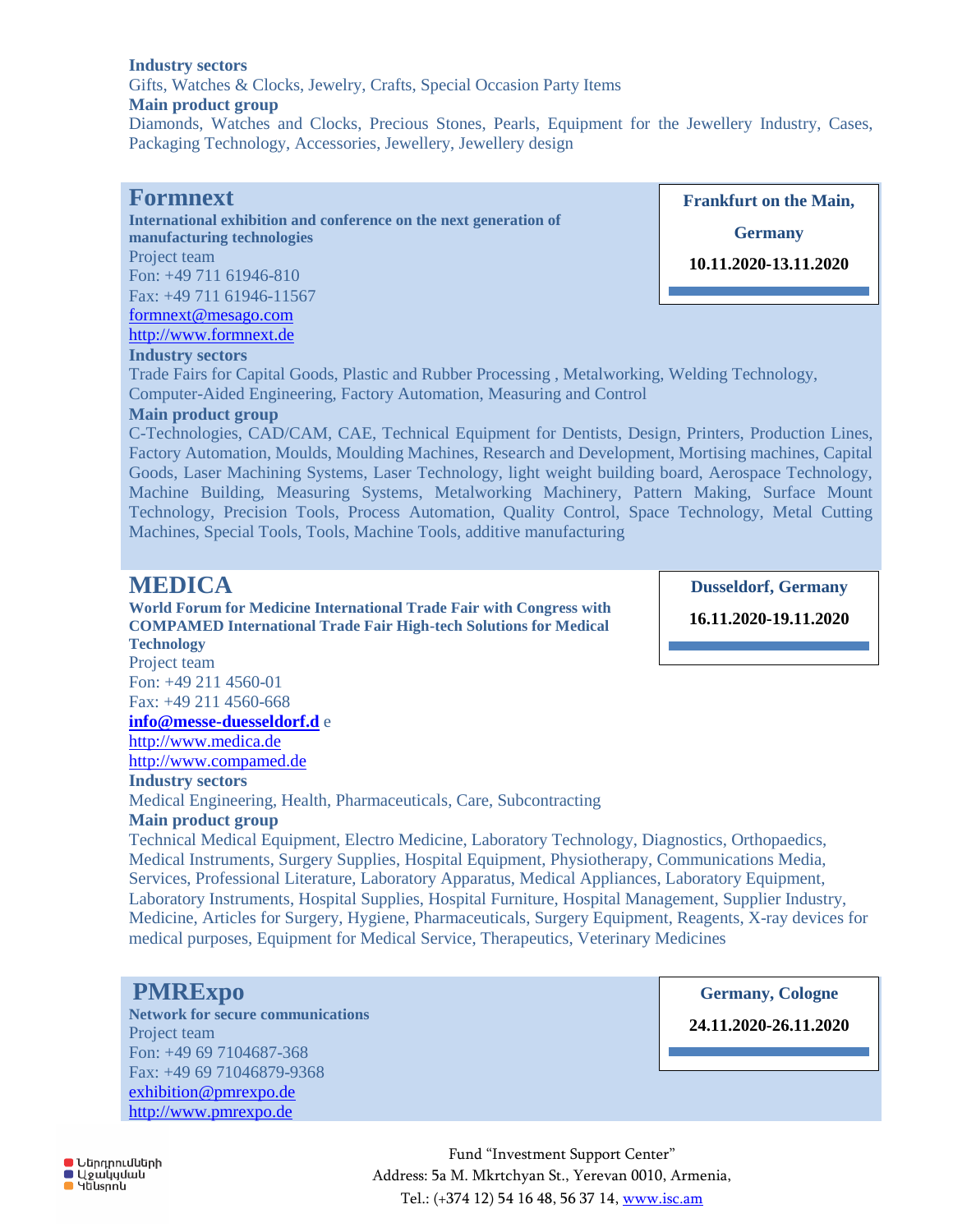#### **Industry sectors**

Information and Communication Technology, Software

**Main product group**

Radio Equipment, Communication Technology, Radio Communication Equipment, Radio Apparatus Construction Sets, Building Engineering, Aerials and Radiating Systems, Information Systems, Information Technology, Communication Systems, Mobile radio, Police Equipment, Factory Equipment, Property Security, Security Systems, Firestation Equipment, Fire Engines, Rescue Vehicles, Emergency Appliances, Rescue Equipment, Airport Technology, Transport Technology, Tunnel Construction, Energy Supply, Directional Radio Plants, Rail Traffic Technology, Defense Technology, Military Equipment, Port technology, Special Vehicle Equipment, Control Centre Technology, Analysis Technology, Control and Surveillance Equipment

## **FINTECH BORDERLESS. EURASIA DIGITAL.**

**International PLUS-Forum CIS** Project team [konstantin@plusworld.ru](mailto:konstantin@plusworld.ru) <https://fintech.plus-forum.com/en/> **Minsk, Belarus**

**26.11.2020-27.11.2020**

**Industry sectors**

Financial and Insurance Services, Real Estate, Export Promotion, Information and Communication Technology, Software

#### **Main product group**

E-Commerce, Bank Service, Bank Technology, Security Installations for Banks, Services, Software, Online Services, Identification Systems

## **December**

### **TRUSTECH (incorporating CARTES Secure Connexions)**

**Smart Technologies for Security, Payment, Identification and Mobility**

Project team [itm@mtp.pl](mailto:itm@mtp.pl) <http://technologie.mtp.pl/> **Industry sectors** Information and Communication Technology, Software **Main product group** Magnetic Cards, Identification Systems, payment systems **Cannes, France**

**01.12.2020-03.12.2020**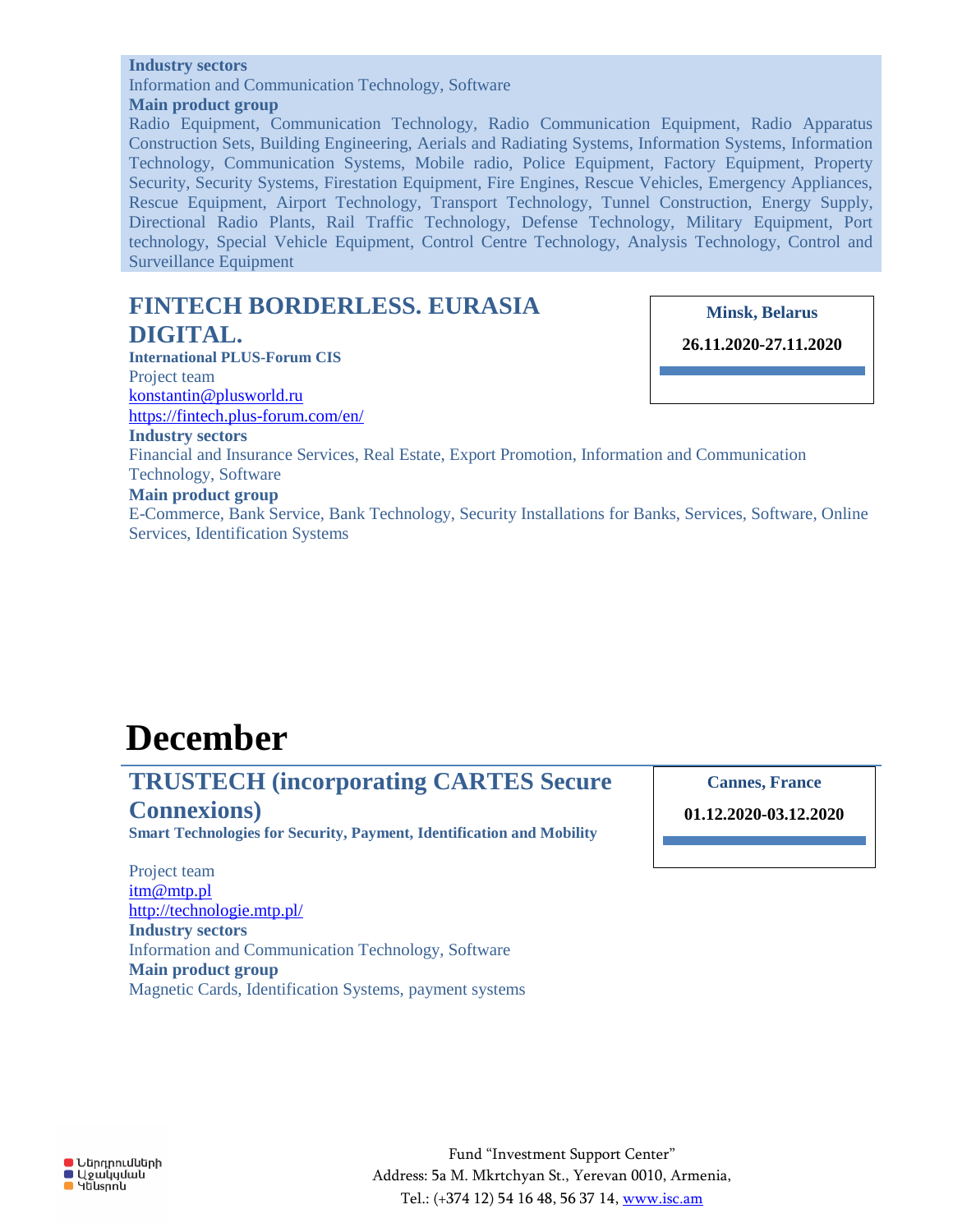### **Christmas Market**

Project team Fon: +420 5 4115-1111 Fax: +420 5 4115-3070 [info@bvv.cz](mailto:info@bvv.cz) [http://www.bvv.cz](http://www.bvv.cz/) **Industry sector** Trade Fairs for Consumer Goods **Main product group** Consumer Goods, Christmas Articles, Ceramic Tableware, Household Articles, Glass Products, Leather Goods, Apparel (Garment), Furniture, Electrical Appliances **IPCC 04.12.2020-13.12.2020 Tehran, Iran, Islamic** 

**International Paint, Resin, Coating, Composites and Plating Industries Fair** Project team [info@ipcc.ir](mailto:info@ipcc.ir) <http://ipcc.ir/index.php/en/>

**Industry sectors**

Surface Treatment Technology

**Main product group**

**Republic**

**Brno, Czechia**

**07.12.2020-10.12.2020**

Paints, Lacquers, Surface Mount Technology, Raw Materials, Basic Materials, Chemical Bases, Nanotechnology, Manufacturing Processes, Paint Spraying Equipment, additive, Laboratory Technology, Composite Materials, Adhesives, Industrial Health and Safety, Work Clothes, Recycling, Corrosion Prevention, Galvanizing Technology, Heat Treatment

## **ZDRAVOOKHRANENIYE**

**International Trade Fair for Healthcare, Medical Engineering**

Project team <https://www.zdravo-expo.ru/en/> **Industry sectors** Medical Engineering, Health, Pharmaceuticals, Care

**Main product group** Technical Medical Equipment, Medical Appliances, Pharmaceuticals, Diagnostics, Therapy Equipment, Laboratory Apparatus, Hospital Equipment

**automatica The Leading Exhibition for Smart Automation and Robotics** Project team Fon: +49 89 94920-120 +49 89 94920-414 +49 89 94920-121 +49 89 94920-122 Fax: +49 89 94920-129 [kathrin.buergle@messe-muenchen.de](mailto:kathrin.buergle@messe-muenchen.de) [stefanie.fischer-kleiner@messe-muenchen.de](mailto:stefanie.fischer-kleiner@messe-muenchen.de) [carolin.cavadias@messe-muenchen.de](mailto:carolin.cavadias@messe-muenchen.de)

**Frankfurt on the Main,**

**Germany**

**07.12.2020-11.12.2020**

**Munich, Germany**

**08.12.2020-11.12.2020**

**O** Ներդրումների ■ Qoulydwu<br>■ Yulispnu

Fund "Investment Support Center" Address: 5a M. Mkrtchyan St., Yerevan 0010, Armenia, Tel.: (+374 12) 54 16 48, 56 37 14, [www.isc.am](http://www.isc.am/)